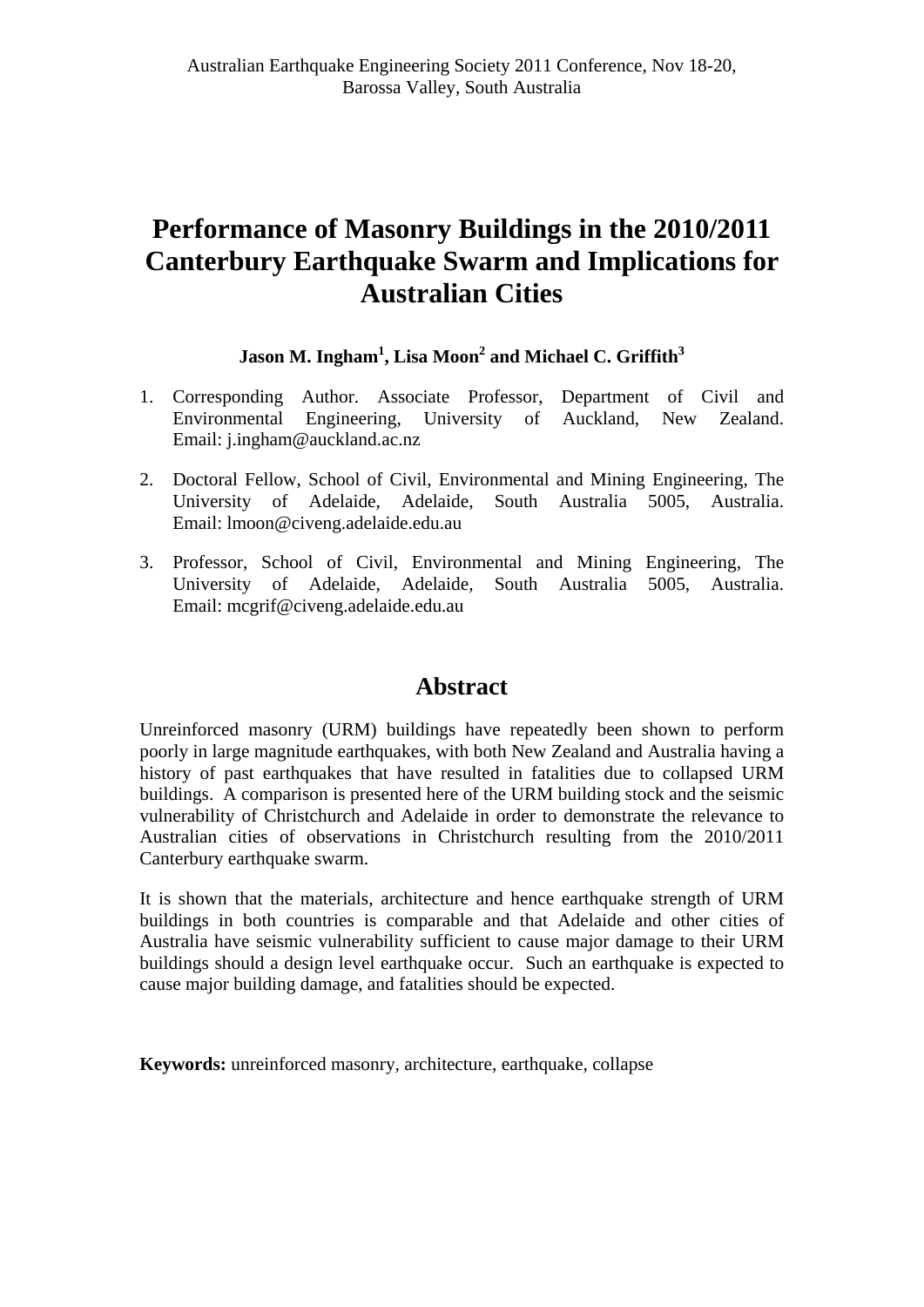## **1 INTRODUCTION**

It is well established that URM buildings perform poorly in large magnitude earthquakes, with a brief selection of relevant prior earthquakes that have caused major damage to URM buildings being detailed below:

- The M7.8 1931 Hawke's Bay (New Zealand) earthquake caused widespread devastation to URM buildings in the city of Napier (see Figure 1(a)), with 256 fatalities. This earthquake remains the worst disaster of any type to occur on New Zealand soil (Dowrick, 1998).
- The M5.6 1989 Newcastle (Australia) earthquake resulted in 13 fatalities and over 160 casualties. The earthquake damaged approximately 50,000 buildings (80% of these were homes) with unreinforced masonry buildings most widely affected (Page, 1991) (see Figure 1(b)).
- The M6.8 2007 Gisborne (New Zealand) earthquake caused damage to numerous unreinforced masonry buildings, including the collapse of 22 parapets (Davey and Blakie, 2010). An example of damage to URM buildings is shown in Figure 1(c).
- The M8.8 2010 Maule (Chile) earthquake caused extensive damage to older houses, churches and other buildings constructed of unreinforced masonry or adobe (EERI 2010).
- The M5.0 2010 Kalgoorlie-Boulder (Australia) earthquake occurred near the city of Kalgoorlie-Boulder, causing damage to historic buildings in Kalgoorlie-Boulder (see Figure 1(d)). There were no fatalities but two people were treated at Kalgoorlie Hospital for minor injuries resulting from the earthquake (Edwards et al., 2010).

The extensive damage to URM buildings in the 2010/2011 Canterbury earthquake swarm (Dizhur et al., 2010; Ingham et al., 2011; Ingham & Griffith, 2011a; Ingham & Griffith, 2011b; Ingham & Griffith, 2011c) has major implications for all other towns and cities of New Zealand, but also has direct relevance to Australian cities. To demonstrate this relevance a comparison is presented here between the cities of Christchurch and Adelaide, briefly focusing on the early settlement of each city, the architectural characteristics of the URM building stock of the two cities, and the reported seismic hazard of the two cities. From this comparison an assessment is made of the likely damage to URM buildings in Adelaide if an earthquake such as that having occurred in Christchurch on 22 February 2011 was to instead occur in the vicinity of Adelaide city.

## **1.1 Settlement of South Australia and New Zealand**

1

European settlement of Australia and New Zealand dates from the arrival of the First Fleet into Port Jackson on Australia Day, 1788. The settlement was originally referred to as the colony of New South Wales, with New Zealand formed in 1840 as a new colony separating from the territory of New South Wales. In particular, South Australia was founded and settled in a similar manner to New Zealand, with both settlements being influenced by the ideas of Edward Gibbon Wakefield<sup>1,2</sup>. New

<sup>&</sup>lt;sup>1</sup> See: http://en.wikipedia.org/wiki/Australia - New Zealand relations. Retrieved 23 August 2011.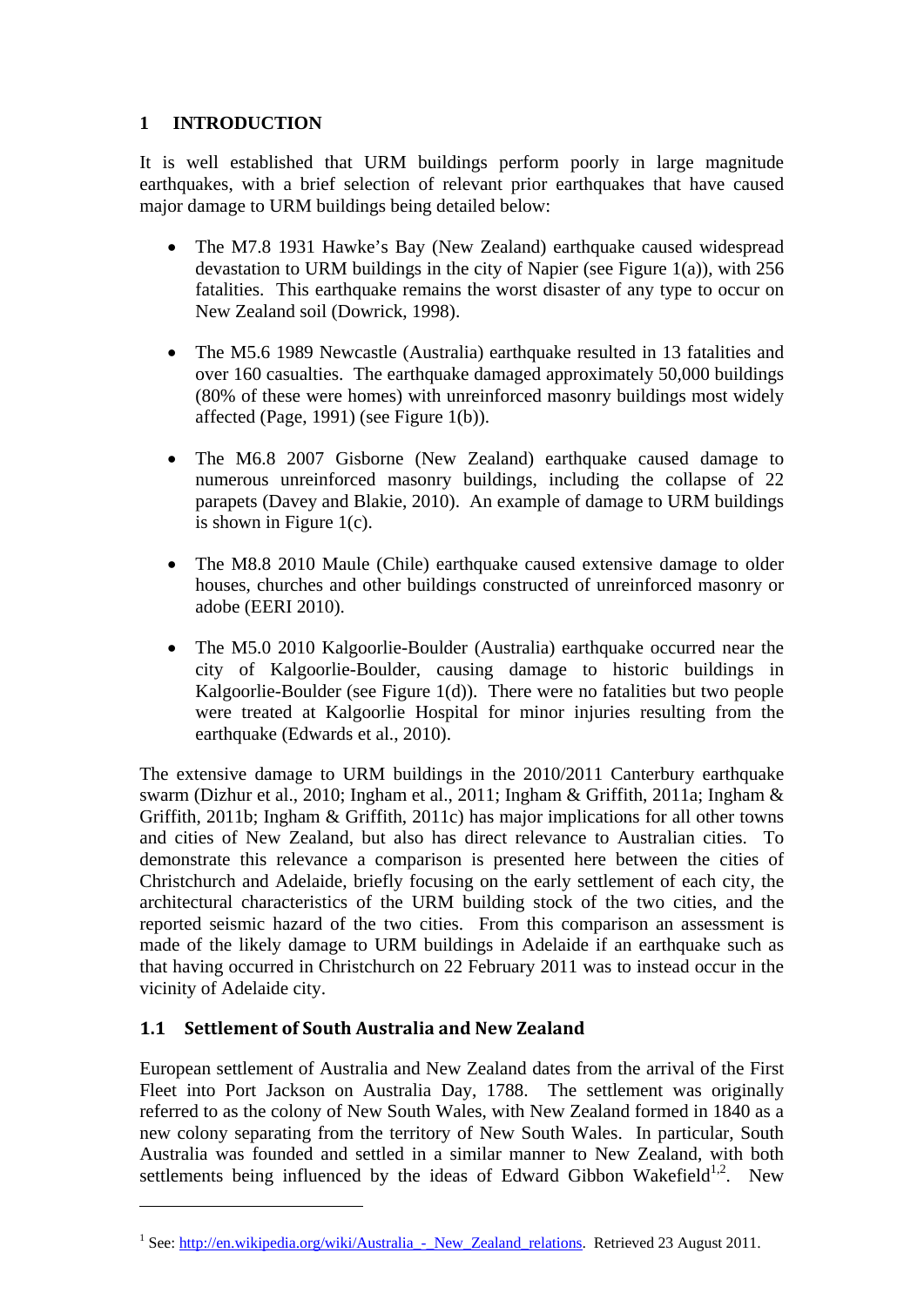Zealand participated as a member of the Federal Council of Australasia from 1885 but declined to accept the invitation to join the Commonwealth of Australia which was formed in 1901, remaining as a self-governing colony until becoming the Dominion of New Zealand in 1907.



(a) Overlooking Napier at the buildings destroyed by the 1931 earthquake and fires [Alexander Turnbull Library]



(b) Out-of-plane wall failure in the 1989 Newcastle earthquake



(c) Toppled parapet in the 2007 Gisborne earthquake

1

(d) Toppled parapet in Boulder after the 2010 Kalgoorlie-Boulder earthquake

#### **Figure 1 Representative examples of damage to URM buildings in past New Zealand and Australian earthquakes**

# **2 COMPARISON OF URM BUILDING STOCK**

There are clear similarities in the characteristics of the URM building stock of New Zealand and Australia. Russell and Ingham (2008) reported on the architectural characteristics of the New Zealand URM building stock, with further details of the projected number and distribution of URM buildings throughout New Zealand presented in Russell and Ingham (2010).

http://web.archive.org/web/20080730005101/http://www.samemory.sa.gov.au/site/page.cfm?u=758&c =3249. Retrieved 23 August 2011

<sup>&</sup>lt;sup>2</sup> See: http://christchurchcitylibraries.com/heritage/earlychristchurch/edwardgibbonwakefield.asp. Retrieved 23 August 2011; and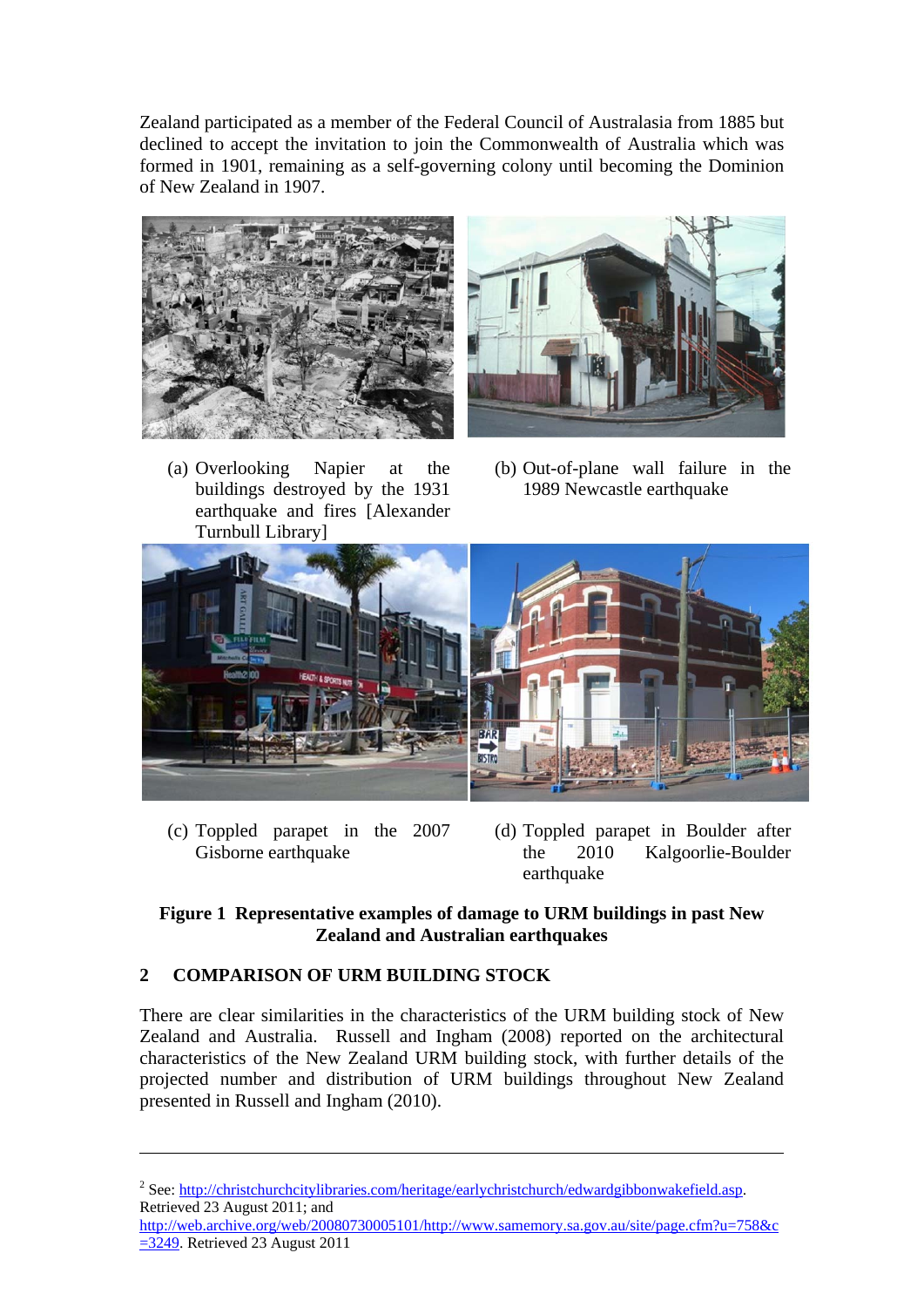# **2.1 URM Building Stock of Christchurch**

Construction in early Christchurch was primarily of timber for residential and smaller commercial buildings until the late 1850s when prosperity from the wool trade allowed the transition from wood to stone and clay brick masonry for the construction of public buildings. The city's second town hall was built in stone in 1862-1863, the first stone building of Christ's College was constructed in 1863, and the stone Provincial Council Chambers was completed in 1864 (Wilson, 1984). The city was populated with mostly two and three storey buildings that were complementary in height to their neighbouring buildings.



**Figure 2 Victorian Christchurch in 1885 (Coxhead, 1885)** 

Figure 2 and Figure 3 show photos of historical Christchurch from 1885 and 1910 respectively. By the 1920s wooden structures in the city were rare, and were seen as small irregular relics of the past.



**Figure 3 New Zealand Express Company building, Christchurch's first 'skyscraper', photo circa 1910 (Brittenden Collection, 1910)** 

Post-earthquake inspection of Christchurch clay brick URM buildings has confirmed that the buildings are consistently constructed of relatively sound clay bricks, but that the mortar is often in poor condition, with strengths of approximately 1 MPa. Further details are provided in Ingham & Griffith (2011c).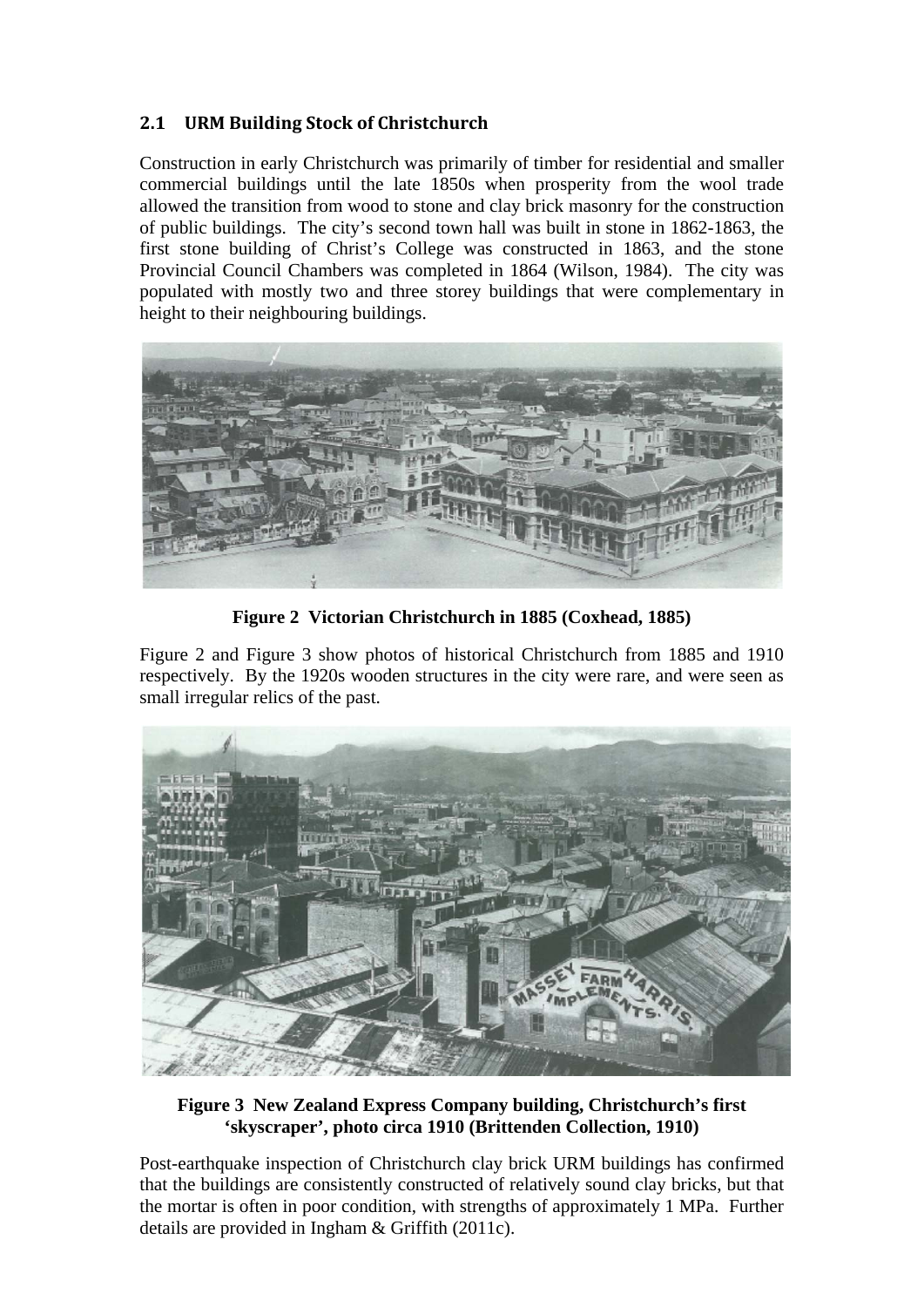# **2.2 URM Building Stock of Adelaide**

Adelaide city is set on the Adelaide plain, with the Mt Lofty Ranges to the east and the south, and St Vincent's Gulf to the west (McDougall & Vines, 2006). Sandy, silty soils along the coast, particularly around Port Adelaide, are thought to have a high potential for liquefaction (Poulos et al., 1996).

The first buildings in the city of Adelaide, founded in 1836, were made from timber and mud. The discovery of easily accessible limestone and the prevalence of materials for making clay bricks and mortar, combined with the lack of suitable local timber for building, soon saw stone and masonry become the primary building material (McDougall & Vines, 2006). In the 1850s the Adelaide City Council banned timber construction due to the risk of fire. Other suitable stones for building were discovered at the base of the local hills, and these included Glen Osmond freestone, and the very popular bluestone. Bluestone buildings from the 1870s and 1880s account for roughly a third of Adelaide's current Heritage Listed buildings. Figure 4 shows Adelaide in the later part of the  $19<sup>th</sup>$  Century, where all visible buildings are constructed from masonry.



- (a) Victoria Square, Adelaide, around 1869, with the General Post Office visible on the left and the Town Hall visible in the centre (National Library of Australia)
- (b) King William Street, Adelaide, 1889 (National Library of Australia)

#### Figure 4 Adelaide in the late 19<sup>th</sup> Century

Brick construction again became popular in about the 1890s, after the cost of dressed stone rose. Brick buildings of up to 4 stories remained the predominant type of construction until the development of steel framed and reinforced concrete buildings in the early part of the twentieth century, which allowed for the construction of taller buildings (Fisher, 1934). While Adelaide lost many of its original buildings to development in the 1950s and 1960s, many historic, unreinforced masonry buildings remain, contributing significantly to the character of the city (McDougall & Vines, 2006).

## **2.3 Assessment of similarities of URM building stock**

Christchurch and Adelaide both have many URM and distinctive dressed stone buildings. As cities of approximately the same age, and sharing a Commonwealth background, the construction techniques used for the URM buildings were similar,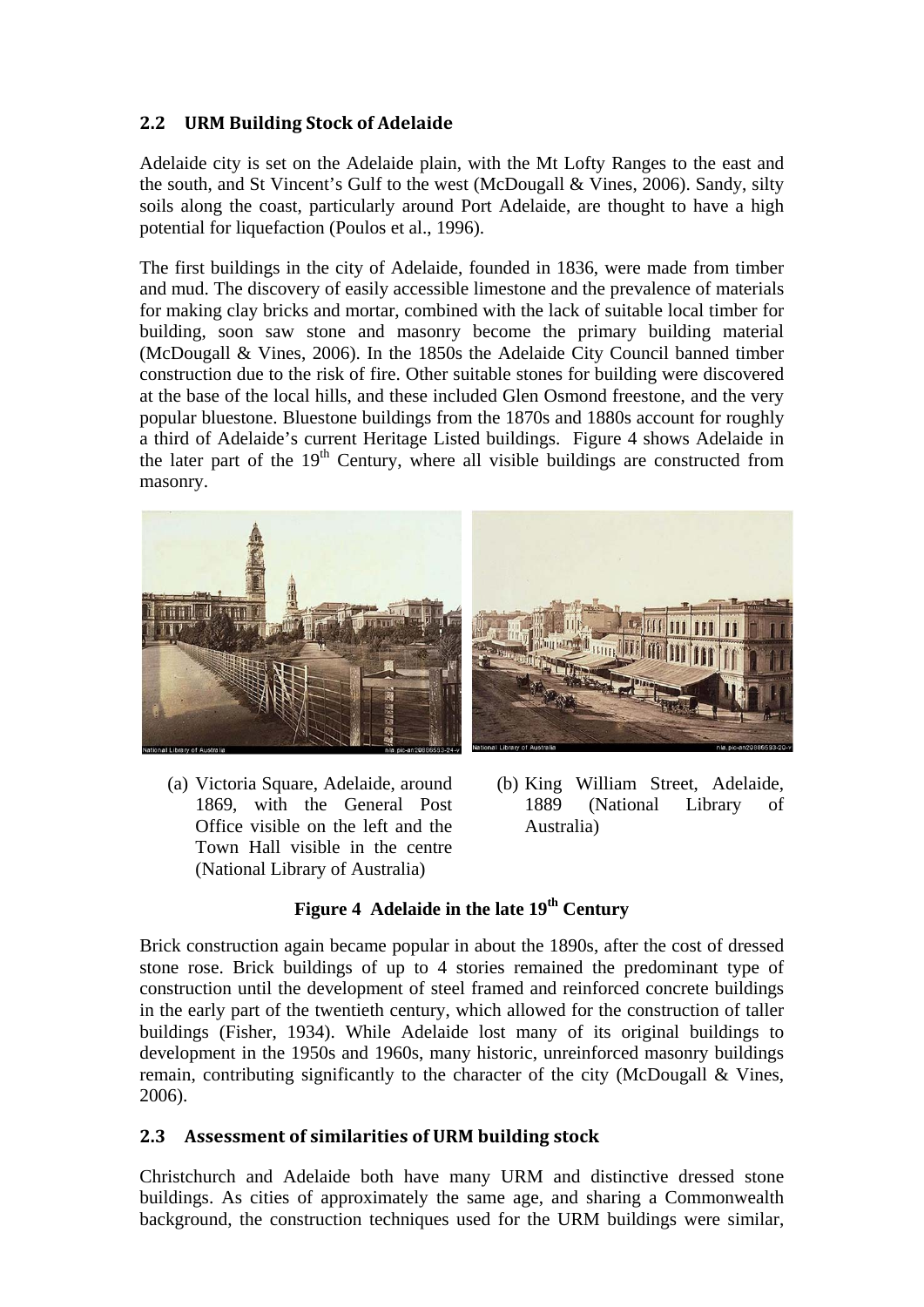although the nature of the construction materials varied somewhat due to the use of local resources.

#### **3 COMPARISON OF SEISMICITY**

#### **3.1 Seismicity of Christchurch**

In Christchurch's founding years, the city and its surrounding boroughs were subjected to three medium sized earthquakes, and as many as seven smaller earthquakes that were centred closer to the north of the South Island (GeoNet, 2010). The earthquake of  $5<sup>th</sup>$  June 1869 was the most damaging to the settlement of Christchurch, causing damage to chimneys, government buildings, churches and homes throughout the central city and the surrounding boroughs (Christchurch City Libraries, 2006). Twelve years later another earthquake was felt in Christchurch, but resulted in less damage than the previous 1869 earthquake (GeoNet, 2010). The only reported damage from the 1881 earthquake was that to the spire of the Cathedral, which was being constructed at the time.

The large earthquake that struck the Amuri District of Canterbury (about 100 km north of Christchurch) in 1888 is thought to have originated on the Hope Fault, which is part of the Marlborough Fault Zone (Stirling, 2008). A later earthquake in 1901 centred in Cheviot damaged the spire on the Cathedral for the third time in its short life and led to reconstruction of the spire in timber.

Although these earthquakes early in the development of Christchurch did result in some damage to buildings, and in particular to stone and clay brick masonry buildings, none of these earthquakes had an effect on the construction and design of buildings as did the 1931 Hawke's Bay earthquake (see Figure 1(a)).

#### **3.2 Seismicity of Adelaide**

Since being founded in 1836, several significant earthquakes have been felt, and caused damage, in Adelaide (PIRSA). In 1897 a 6.5 magnitude earthquake, with an epicentre just off the coast of Beachport in the south-east region of South Australia, struck south eastern Australia. Although over 300 km away minor damage was reported in Adelaide (Dyster, 1996). The 6.5 magnitude earthquake caused liquefaction and significant damage to nearby towns, and was followed by months of aftershocks (PIRSA). Just 5 years later, in 1902, there was a magnitude 6.0 earthquake near the town of Warooka, on Yorke Peninsula, located approximately 100 km to the west of Adelaide. Again this earthquake was widely felt in Adelaide and the rest of South Australia, and there was minor damage reported in Adelaide, including falling chimneys, plaster, and broken windows. Other earthquakes felt in the early days of Adelaide's settlement occurred in 1837, and again in 1883 (Dyster, 1996), with the former having occurred just one year into the founding of the city (Atlas SA).

It was in 1954 that Adelaide suffered its most damaging earthquake to date. A magnitude 5.4 earthquake occurred early on the morning of  $1<sup>st</sup>$  March on the Eden-Burnside fault, which follows the Adelaide hills and runs from Adelaide's eastern suburbs to the southern suburbs (Geoscience Australia). The epicentre is believed to have been in the suburb of Darlington, approximately 15 km south of the city centre (Kerr-Grant, 1955). Damage was mainly confined to URM chimney damage and partial wall failures near the epicentre, but some houses near the epicentre were damaged beyond repair, and damage was reported to buildings in the city. Movement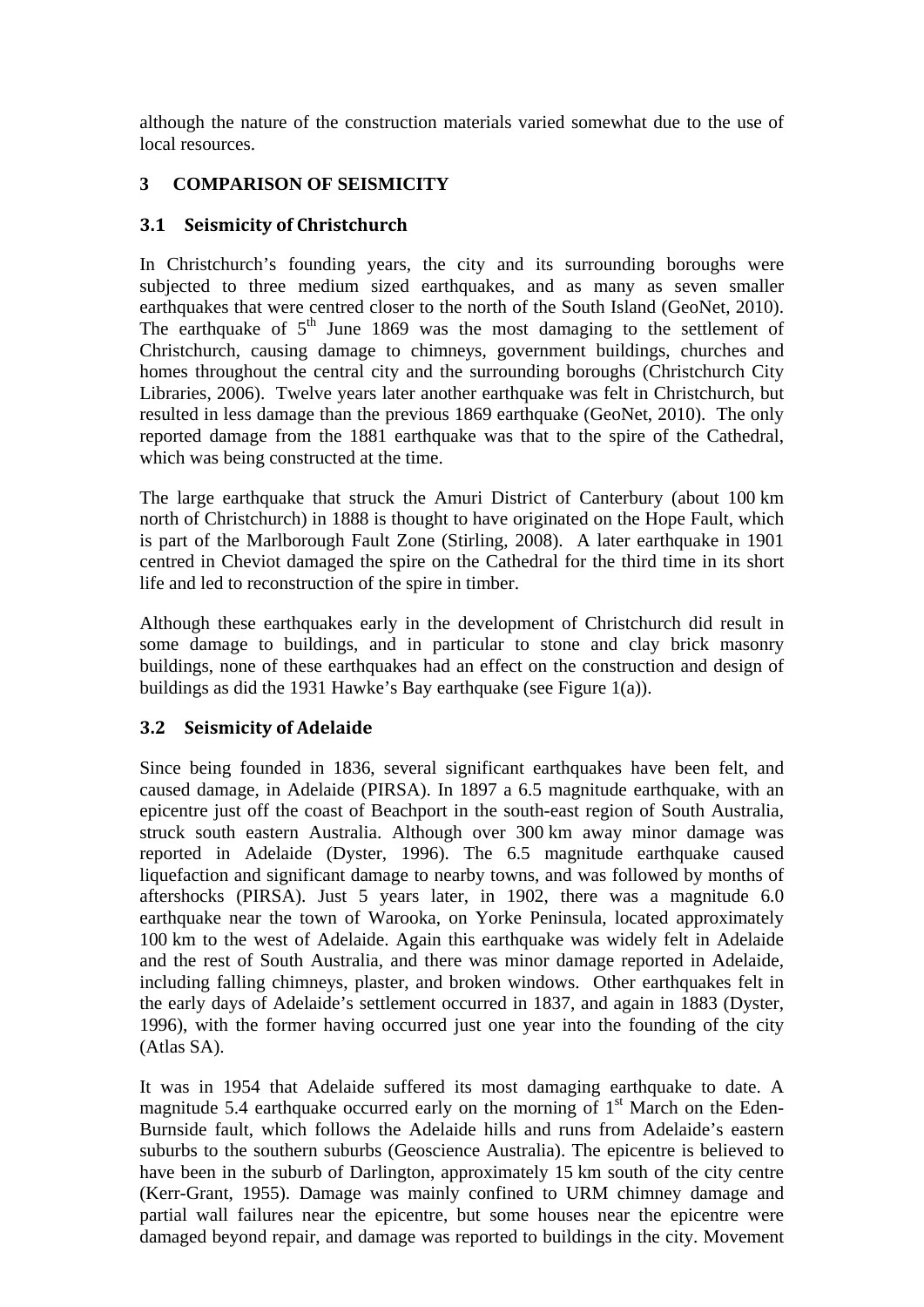on slopes resulted in much damage and ground disturbance in the hill suburb of Blackwood (Kerr-Grant, 1955). Fortunately there were no casualties, but insurance claims were made on 30,000 properties (Sinadinovski et al., 2006), totalling approximately AU\$70 million in today's values (Sunday Mail, 2010). It is thought that this fault is still active and that further significant movement will occur along the fault in the near future (Sunday Mail, 2010). The estimated bill for a similar such event occurring today would be about \$1 billion (Advertiser, 2009).

Adelaide's most recent earthquake was in April 2010, when a magnitude 3.8 event occurred in the hills town of Mt Barker, located approximately 40 kms from Adelaide (Geoscience Australia). No damage occurred but shaking was widely felt in Adelaide and as far away as Kangaroo Island (ABC News, 2010). State-wide, South Australia experiences about 200 earthquakes a year (Advertiser, 2009), with many of these earthquakes located along the Mt Lofty and Flinders Ranges (Kerr-Grant, 1955).

#### **3.3 Assessment of similarities in seismicity**

The cities of Christchurch and Adelaide have both experienced damage from numerous earthquakes during their short histories. As with Christchurch, none of the earthquakes that affected Adelaide had any significant effect on the design and construction of new buildings. Both cities are built in close proximity to fault lines that have a tendency to generate shallow earthquakes of less than 20 km depth. Although located near to the tectonic plate boundary and the Alpine Fault, the 2010/2011 Canterbury earthquake swarm occurred on shallow intra-plate faults. Both cities have potential for liquefaction.

Although the magnitude of the 1954 Adelaide earthquake (5.4) was significantly less than the magnitudes of the largest recent earthquakes in Christchurch, the Adelaide aftershock sequence lasted for months, with an aftershock occurring 6 months after the main event (Kerr-Grant, 1955). New springs were also reported following both events. In Christchurch, the statue of the Virgin Mary in the Catholic Cathedral rotated 180 degrees (Stuff.co.nz, 2011), while in 1954 in Adelaide a chimney on a central city bank and museum exhibits were also reported to have rotated (Kerr-Grant, 1955).

#### **4 DAMAGE TO URM BUILDINGS IN THE 2010/2011 CANTERBURY EARTHQUAKE SWARM**

There have been over 8400 earthquakes and aftershocks associated with what is referred to here as the '2010/2011 Canterbury earthquake swarm'<sup>3</sup>. This earthquake swarm has resulted in a number of different earthquakes and/or aftershocks that have caused damage, with the most notable events being on 4 September 2010, 26 December 2010, 22 February 2011 and 13 June 2011. In the 4 September 2011 earthquake almost all major structural damage occurred to URM buildings, with full details reported by Ingham and Griffith (2011b). Damage in the 22 February 2011 earthquake was far more severe, and with subsequent aftershocks has led to the demolition of at least 224 buildings (as of 25 July 2011), of which 85% were constructed of URM. A listing of these demolished building was reported by Ingham and Griffith (2011c) and the location of demolished URM buildings in the Christchurch Central Business District is shown in Figure 5.

<u>.</u>

 $3$  As of 23 August 2011. See http://www.christchurchquakemap.co.nz/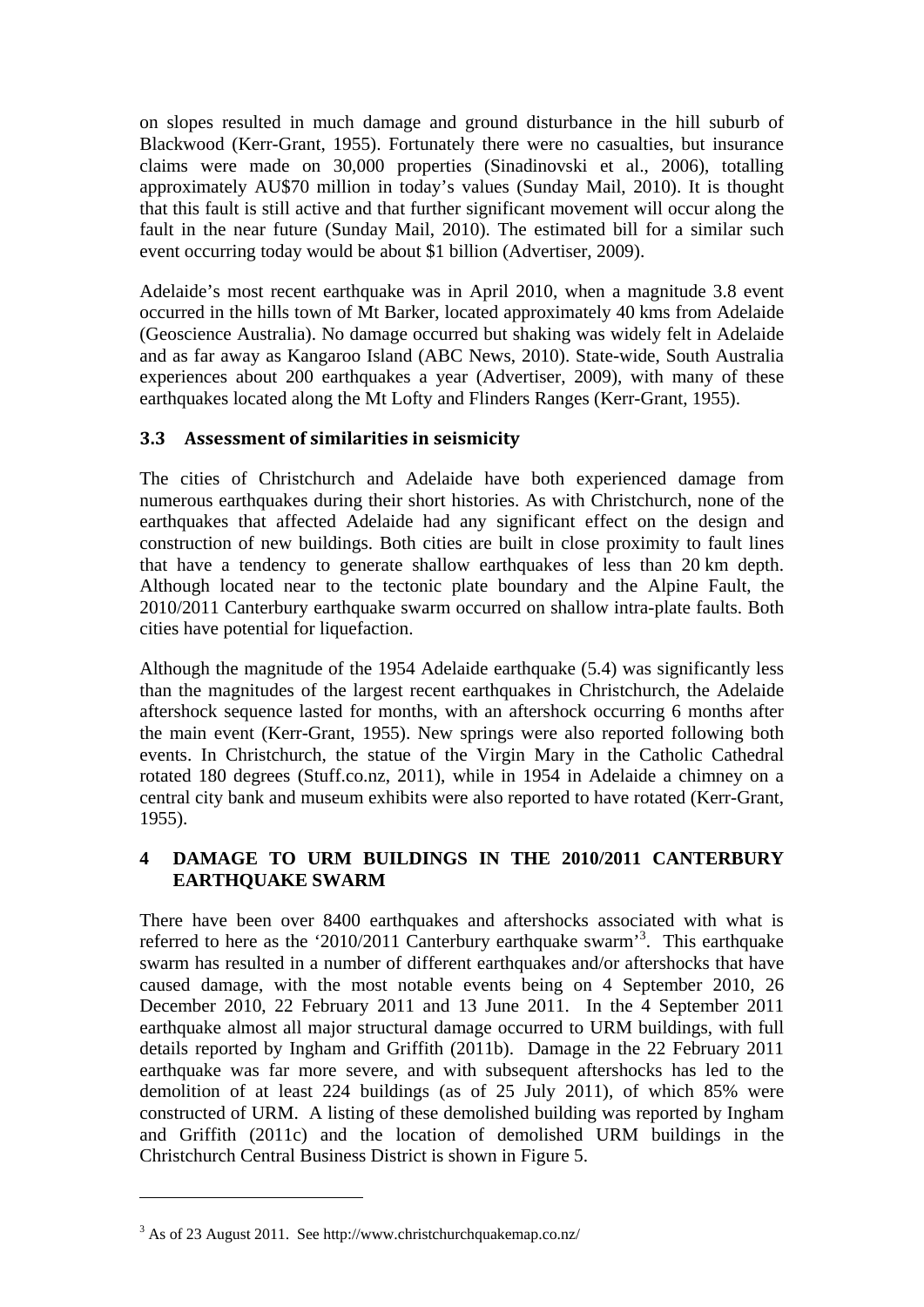

**Figure 5 Location of demolished URM buildings in the Christchurch CBD (as at 25 July 2011)** 

## **4.1 Implications for Adelaide URM Building stock**

Prior to the 2010/2011 Canterbury earthquake swarm it was estimated that there was approximately 3750 URM buildings in New Zealand, with approximately 36% of this stock having an earthquake strength of less than  $33\%$  New Building Standard<sup>4</sup> (%NBS) and a further 52% having between 33%-67%NBS.

Although Adelaide has a slightly lower seismic risk than New Zealand, it can be inferred that Adelaide's historic URM building stock is also likely to be well below current design standards. Therefore, in the event that an earthquake occurred in the Adelaide region having a similar magnitude to the earthquake that struck Christchurch on 22 February 2011, similar levels of damage should be expected, with associated fatalities and injuries.

#### **5 CONCLUSIONS**

1

The early development of Christchurch mirrored construction practices in early Australian cities, with this similarity demonstrated herein by comparing Christchurch and early Adelaide. It is shown that a shared Commonwealth background led to the construction of unreinforced masonry buildings in both cities that have similar architecture and employed similar construction techniques, and hence this building stock has analogous earthquake strength. Furthermore, both cities have a past history of experiencing repeated earthquakes and associated aftershock sequences, and both cities have liquefaction potential. Consequently it is concluded that the cities share a common hazard associated with the earthquake risk from un-improved unreinforced masonry buildings and that events in Christchurch have relevance for Adelaide, and by extension have relevance to other Australian cities also.

Christchurch city has been severely hit by the 2010/2011 Canterbury earthquake swarm. Damaged buildings in the central city continue to be demolished, but it is clear that the greatest level of damage occurred to unreinforced masonry buildings. Observed failure modes were consistent with those routinely documented in past

<sup>&</sup>lt;sup>4</sup> A number that scores the expected earthquake performance of a building compared to that of an equivalent new building correctly designed to current standards and located at the same site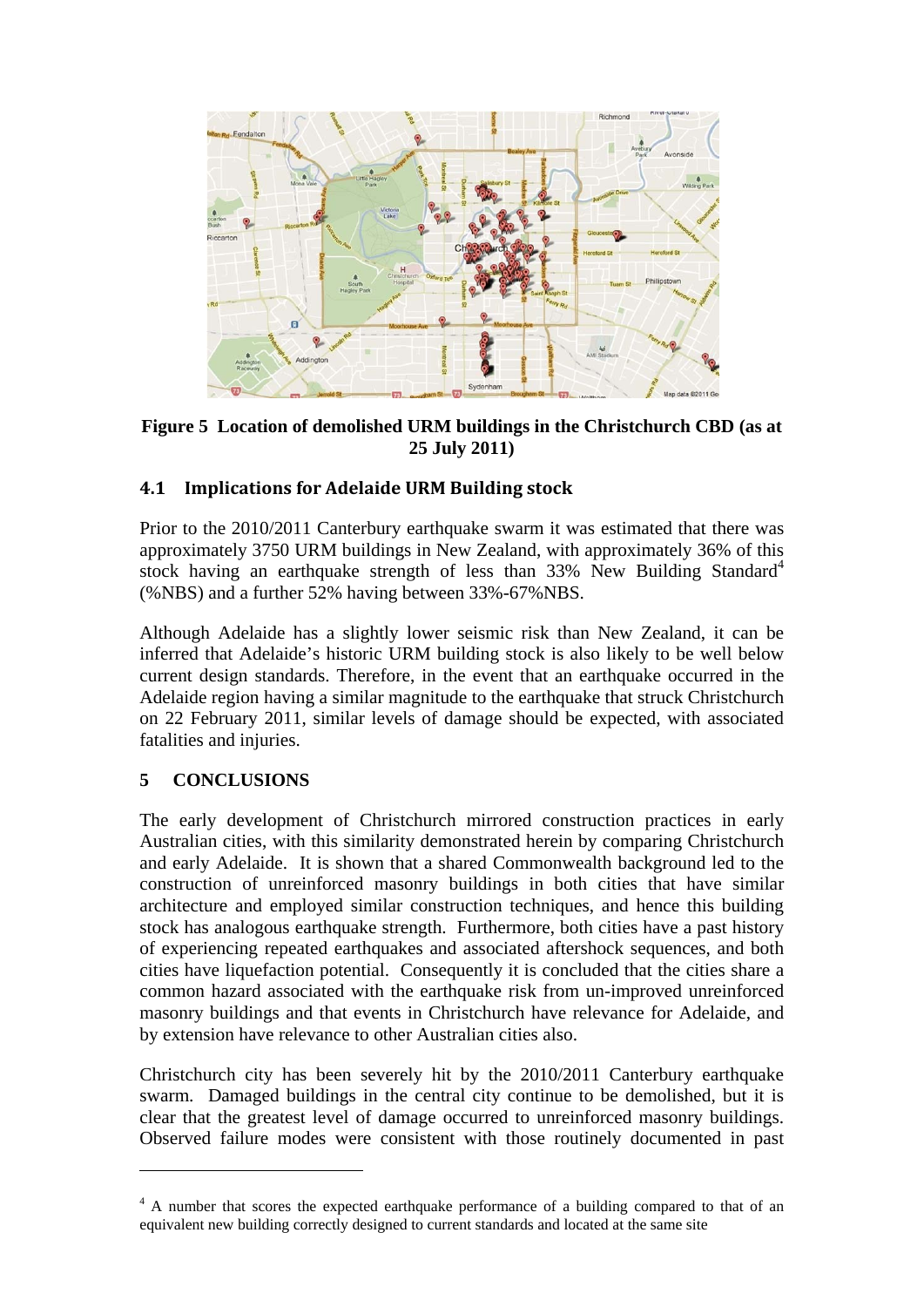earthquakes, and it is clear that Australian cities have much to learn from recent experiences in Christchurch.

#### **6 ACKNOWLEDGEMENTS**

Alistair Russell, Dmytro Dizhur, Ronald Lumantarna, Cass Goodwin and Charlotte Knox are former or current postgraduate students from the University of Auckland who have assisted in the data collection that forms the background to the reported study. Paul Somerville is particularly thanked for his assistance with information on the seismic vulnerability of Adelaide city and the surrounding region.

#### **7 REFERENCES**

- ABC News. (2010). 'Adelaide hit by earth tremor'. 17th April 2010 http://www.abc.net.au/news/2010-04-17/adelaide-hit-by-earth-tremor/399538, Retrieved September 2011
- Advertiser, (2009). 'No one can predict when the next earthquake will strike Adelaide'. 15th February 2009. http://www.adelaidenow.com.au/news/southaustralia/bigger-quake-to-come-says-expert/story-e6frea83-1225854750895, Retrieved August 2011.
- Atlas South Australia. 'Natural Hazards'. http://www.atlas.sa.gov.au/go/resources/atlas-of-south-australia-1986/environment-resources/natural-hazards. Retrieved August 2011
- Brittenden Collection (1910). View south-east from the Cathedral tower, C.C. 1199.
- Coxhead, F. A. (1885). Victorian Christchurch, C. 182.
- Davey, R. A., and Blaikie, E. L. (2010). 'Predicted and observed performance of masonry parapets in the 2007 Gisborne earthquake', 2010 Annual Conference of the New Zealand Society for Earthquake Engineering, Wellington, March 26- 28; http://db.nzsee.org.nz/2010/Paper07.pdf
- Dizhur, D., Ismail, N., Knox, C., Lumantarna, R., Ingham, J. M. (2010). 'Performance of Unreinforced and Retrofitted Masonry Buildings during the 2010 Darfield Earthquake', *Bulletin of the New Zealand Society for Earthquake Engineering,*  43(4), Dec., 321-339.
- Dowrick, D. (1998). 'Damage and Intensities in the Magnitude 7.8 1931 Hawke's Bay, New Zealand, Earthquake'. *Bulletin of the New Zealand Society for Earthquake Engineering*, 30(2), 133-158.
- Dyster, T. (1996). 'Strong shock of earthquake The story of the four greatest earthquakes in the history of South Australia', Mines and Energy South Australia, Report Book 95/47, Adelaide
- Edwards, M., Griffith, M., Wehner, M., Lam, N., Corby, N., Jakab, M. and Habili, N. (2010). 'The Kalgoorlie Earthquake of the  $20<sup>th</sup>$  April 2010: Preliminary Damage Survey Outcomes'. Proceedings of the Australian Earthquake Engineering Society Conference, Perth.
- EERI. (2010). 'The Mw 8.8 Chile Earthquake of February 27, 2010', Earthquake Engineering Research Institute Newsletter, June 2010, http://www.eeri.org/site/images/eeri\_newsletter/2010\_pdf/Chile10\_insert.pdf; Retrieved 16 Sept 2010.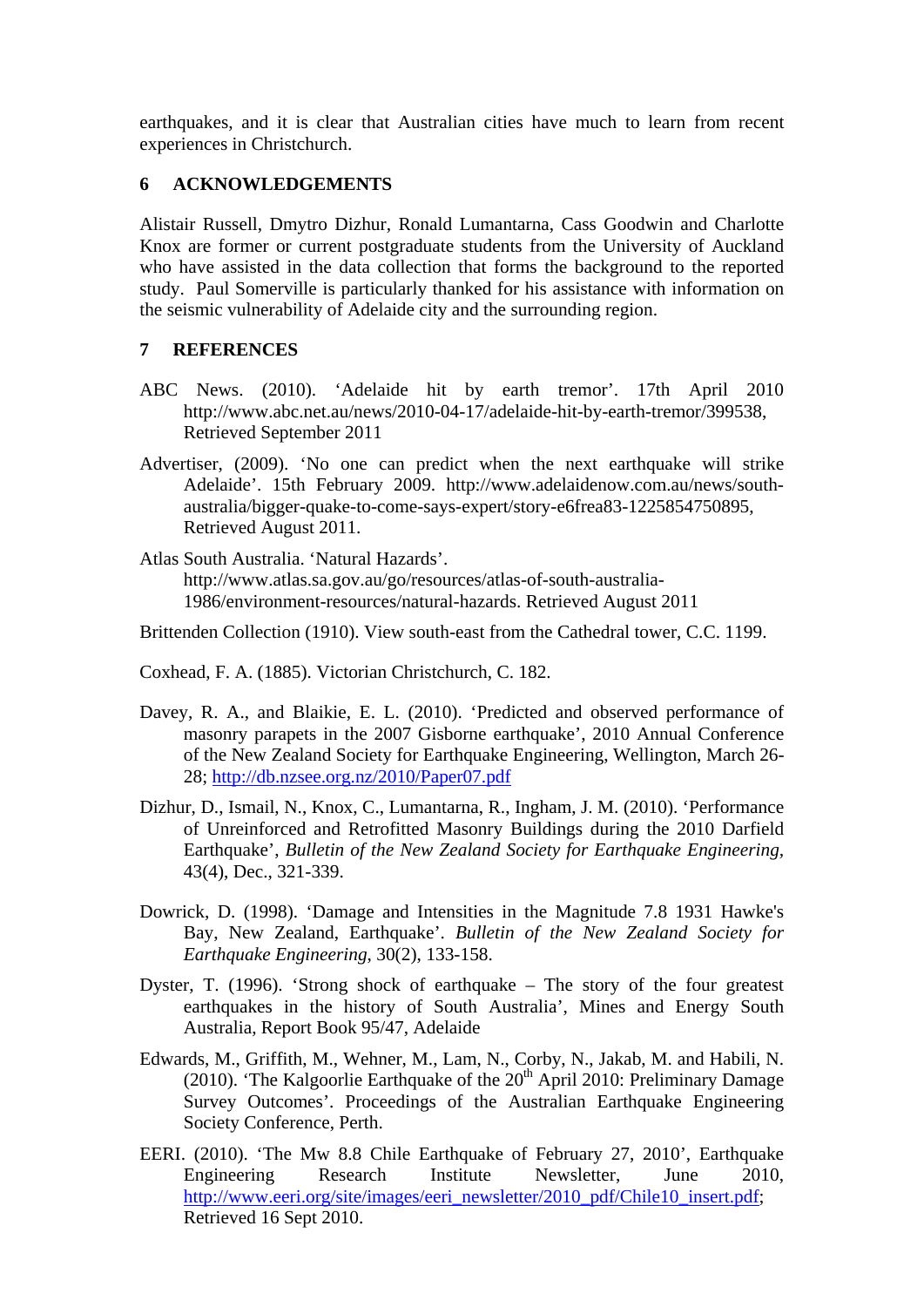- Fisher, N.C., (1934), 'Building Progress in Adelaide", The Advertiser, 24th January 1934, p. 26, Adelaide.
- GeoNet. (2010). M 7.1, Darfield (Canterbury), September 4 2010. Retrieved on  $12<sup>th</sup>$ July 2011. Available from: http://www.geonet.org.nz/earthquake/historicearthquakes/top-nz/quake-13.html
- Geoscience Australia. 'Earthquakes @ Geoscience Australia'. http://www.ga.gov.au/earthquakes/home.do, accessed August 2011
- Ingham, J. M., Biggs, D. T., Moon, L. M. (2011). 'How did unreinforced masonry buildings perform in the February 2011 Christchurch earthquake', *The Structural Engineer,* 89(6), March, 14-18.
- Ingham, J. M., Griffith, M. C. (2011a). 'Damage to unreinforced masonry structures by seismic activity' *The Structural Engineer,* 89(3), February, 14-15.
- Ingham, J. M., Griffith, M. C. (2011b). 'Performance of unreinforced masonry buildings during the 2010 Darfield (Christchurch, NZ) earthquake, *Australian Journal of Structural Engineering, 11, 3,* 207-224.
- Ingham, J. M., Griffith, M. C. (2011c). 'The Performance of Unreinforced Masonry Buildings in the 2010/2011 Canterbury Earthquake Swarm', Commissioned report to the Royal Commission of Inquiry into Building Failure Caused by the Canterbury Earthquake, http://canterbury.royalcommission.govt.nz/Technical-Report---The-Performance-of-Unreinforced-Masonry-Buildings-in-the-2010- 2011-Canterbury-Earthquake-Swarm
- Kerr-Grant, C. (1955). 'The Adelaide earthquake of 1st March, 1954'. Transactions of the Royal Society of South Australia, 79, pp. 185.
- McDougall & Vines, (2006). 'The city of Adelaide a thematic history', McDougall and Vines, Conservation and Heritage Consultants, Norwood, Australia
- Page, A. (1991). 'The Newcastle earthquake behaviour of masonry structures', Masonry International, Journal of the British Masonry Society, 5(1), 11-18.
- PIRSA (Primary Industries and Resources, South Australia). 'PIRSA Minerals: Earthquakes'. http://www.pir.sa.gov.au/minerals/earthquakes, accessed August 2011
- Poulos, H. G., Love, D. N. & Grounds R. W. (1996) 'Seismic zonation of the Adelaide area'. 7th Australian and New Zealand Conference on Geomechanics,. Adelaide, Australia, July.
- Russell, A. P., & Ingham, J. M. (2008). 'Architectural Trends in the Characterisation of Unreinforced Masonry in New Zealand', 14th International Brick and Block Masonry Conference (14IBMAC), Sydney, Australia. 17 - 20 February.
- Russell, A. P., & Ingham, J. M. (2010). "Prevalence of New Zealand's Unreinforced Masonry Buildings", Bulletin of the New Zealand Society for Earthquake Engineering, 43(3), 182-201.
- Sinadinovski, C., Greenhaigh, S., & Love, D. (2006). 'Historical earthquakes: a case study for the Adelaide 1954 earthquake', Proceedings of the Australian